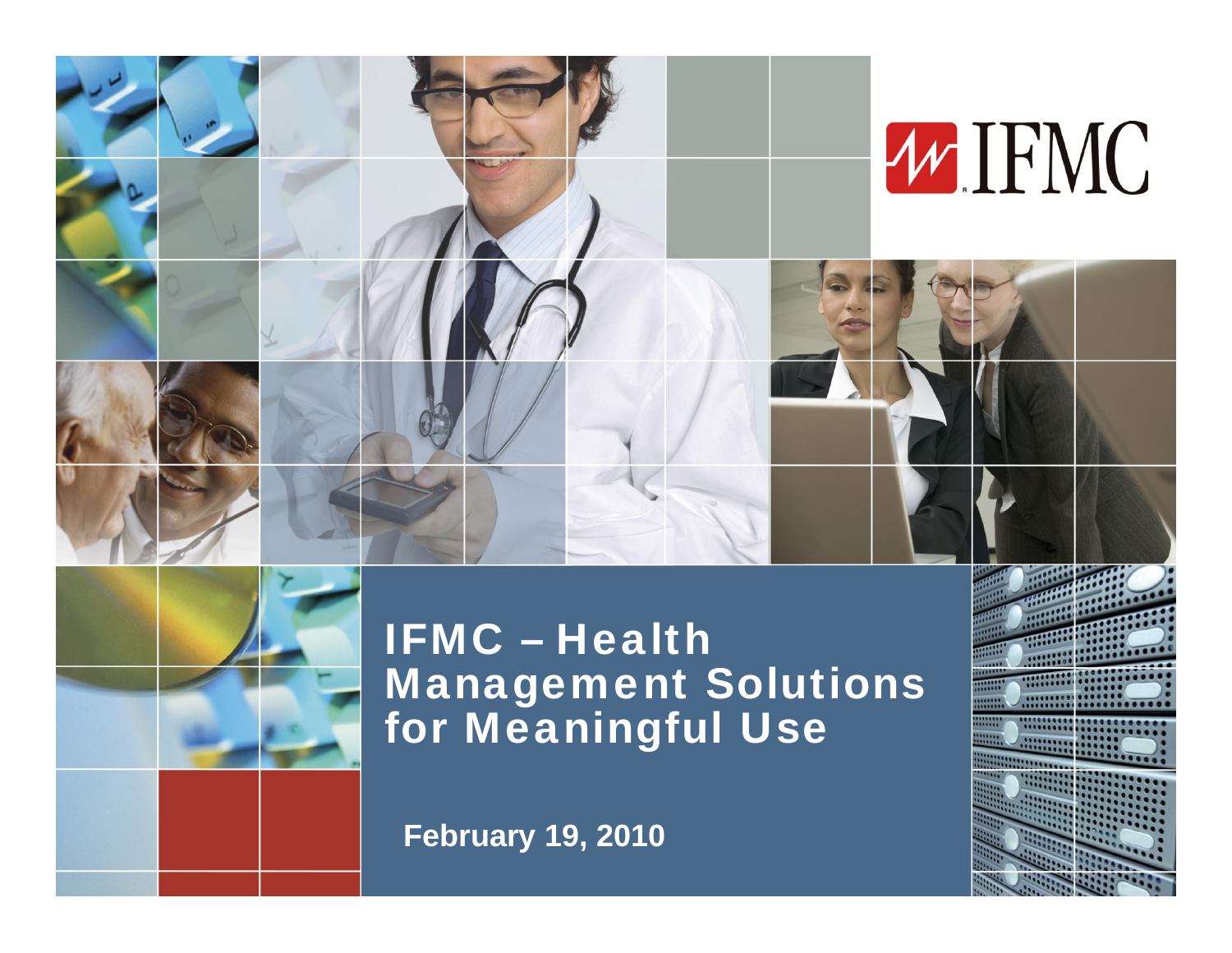

# **Background**

- Originated as a QIO 35+ years ago
- Health management company today that has care management, quality management and information management practices
- □ Partners with federal, state and private industry (Medicare QIO for Iowa and Illinois, Medicaid in Iowa and Oklahoma)
- Mission Optimize the quality of medical care and health through collaborative relationships, education, and health information management.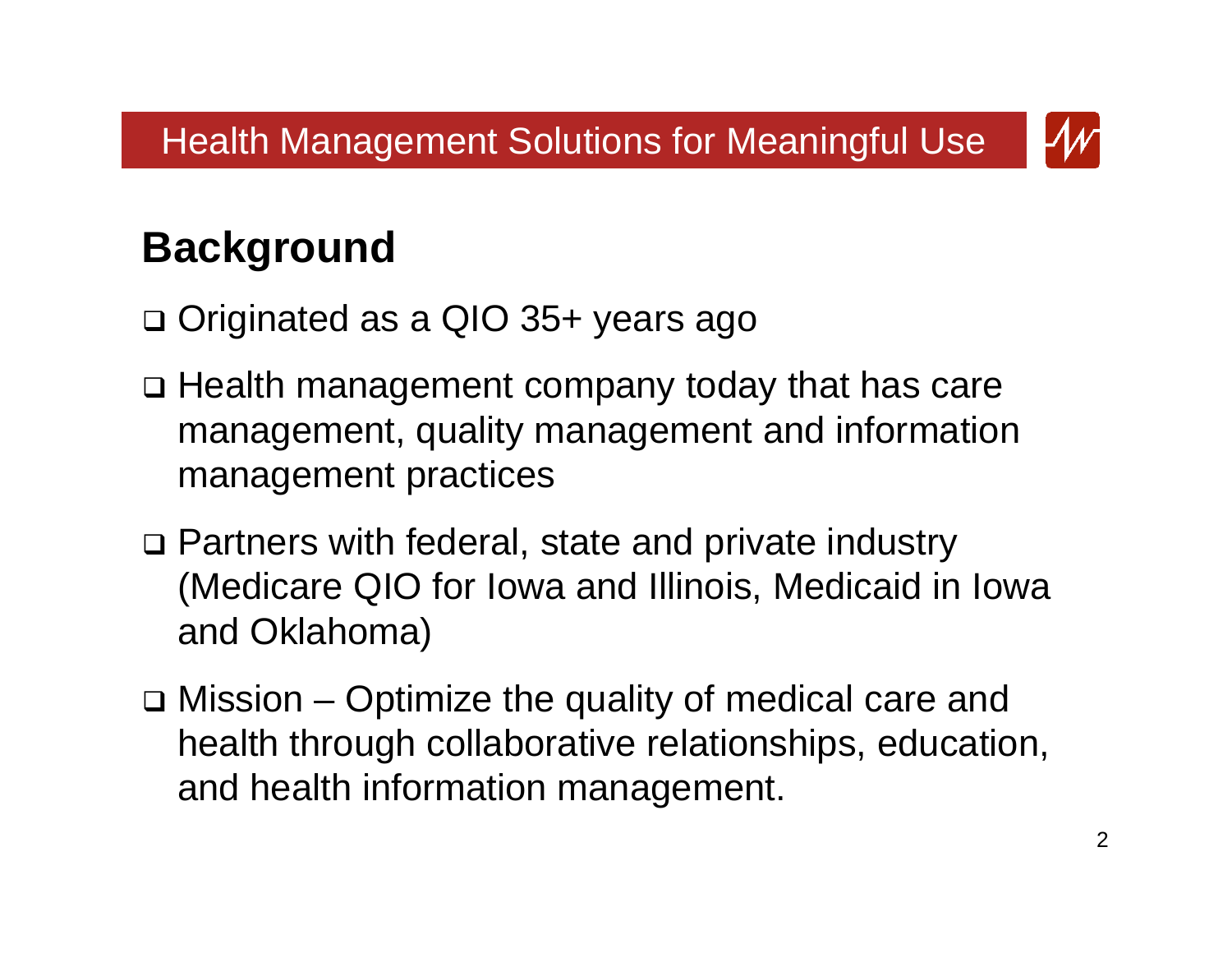

### **Experience**

- Medicare Claims (Part A, Part B and Part D) that drives PQRI (Physician Quality Reporting Initiative)
- □ QIO Clinical Data Warehouse that drives APU (Annual Payment Update) and Hospital Compare
- □ Long term care databases that drive Nursing Home **Compare**
- Chronic Condition Warehouse (longitudinal studies)
- National Registries for data submission to PQRI
- Medicaid claims data and registry
- EMR data for DOQIT and AMA programs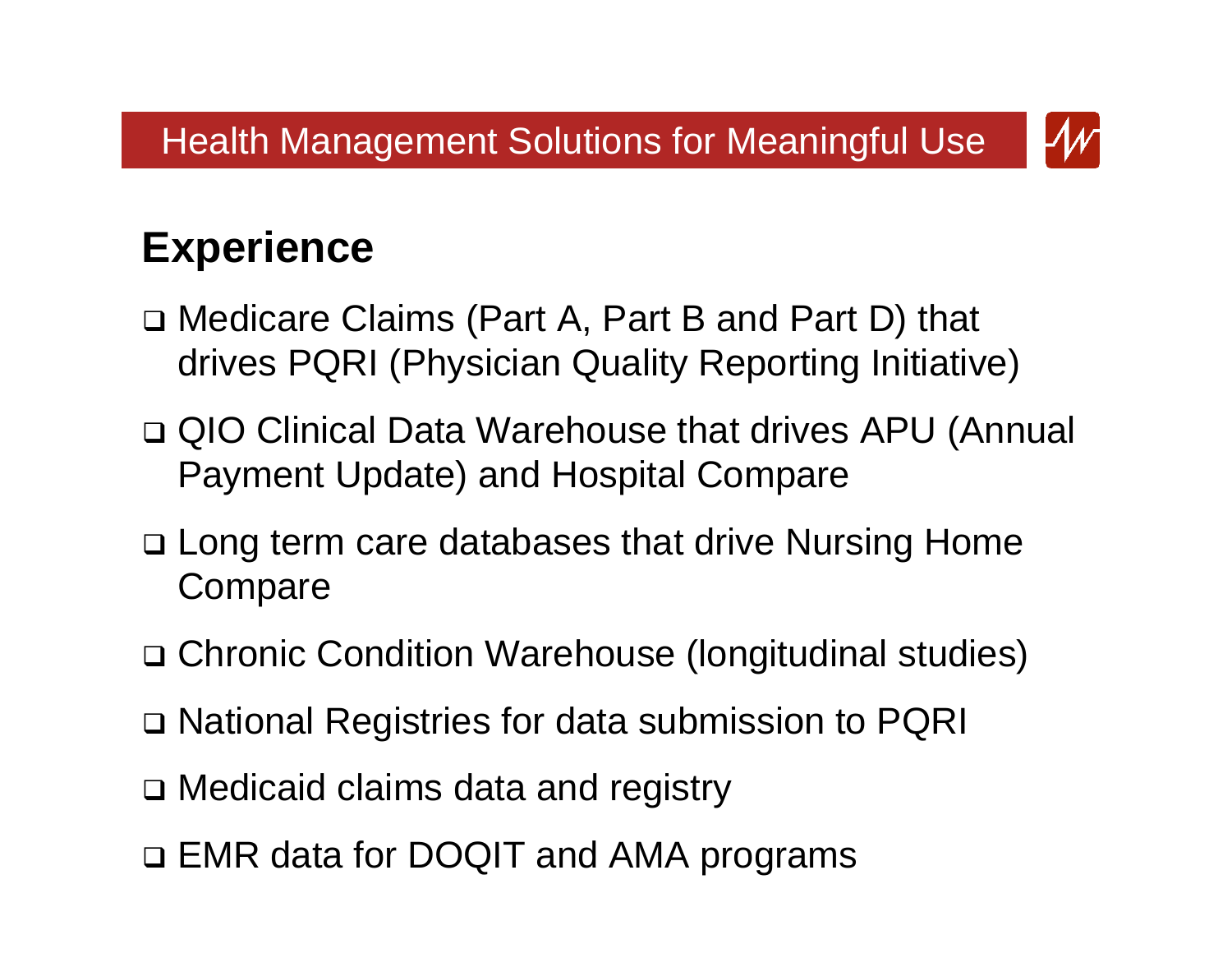

## **PQRI – Overview**

 Medicare's value-based purchasing program that collects data on more than 150,000 professionals

□ Includes:

- ❖ Processing over 1.7 billion claims and provides program management, software engineering, integration, inquiry support, and operations services
- Calculation and analysis of value-added data for payment, feedback, and management reporting on 153 measures, up from initial 74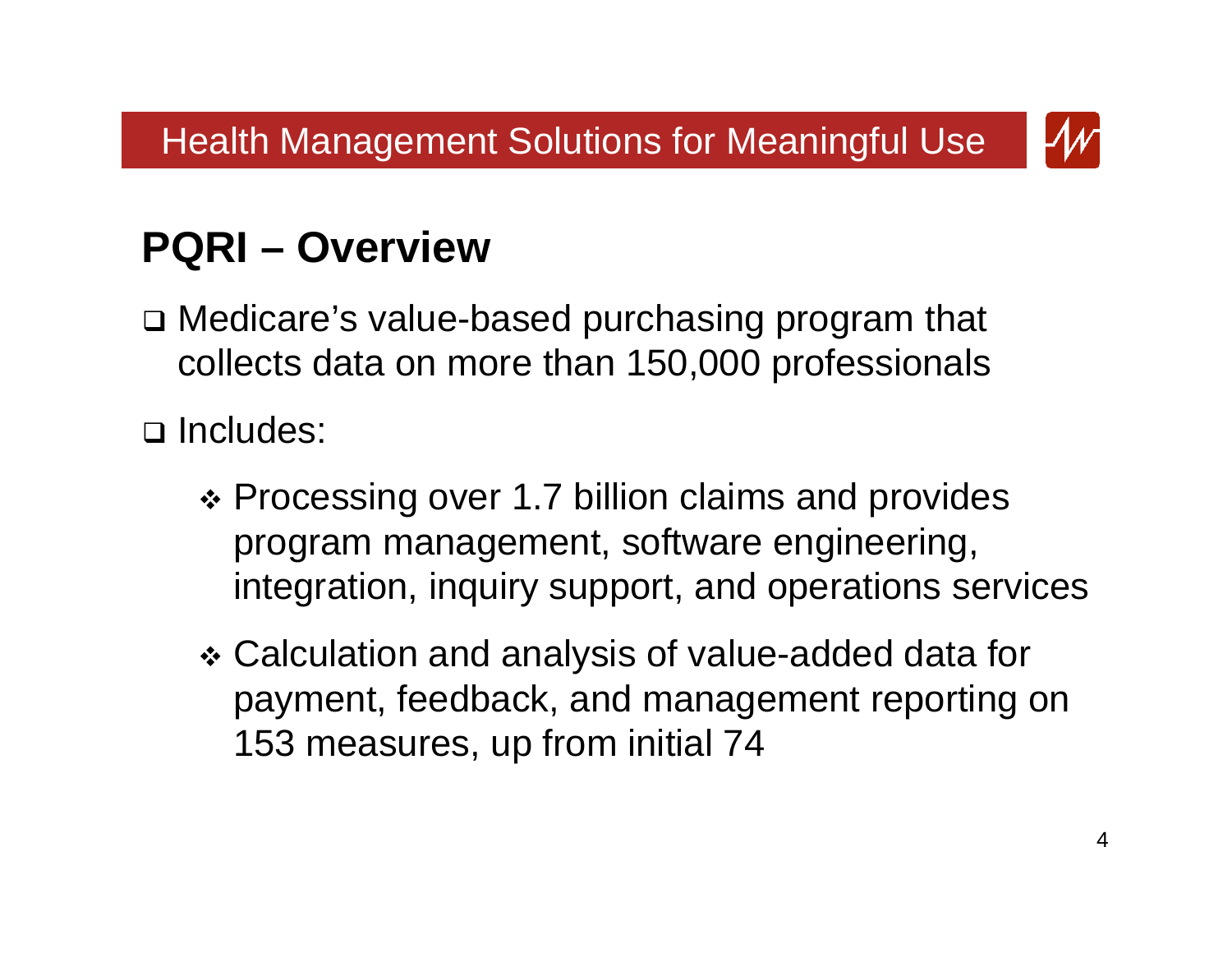

#### **PQRI – Outcomes**

- Analysis used to recommend measure and processing changes to policy makers, maximizing benefits to participating professionals
	- Enhanced processes resolving NPI reporting & claims reconstruction
	- Improved process for provider participation through education and outreach & recommend measure improvements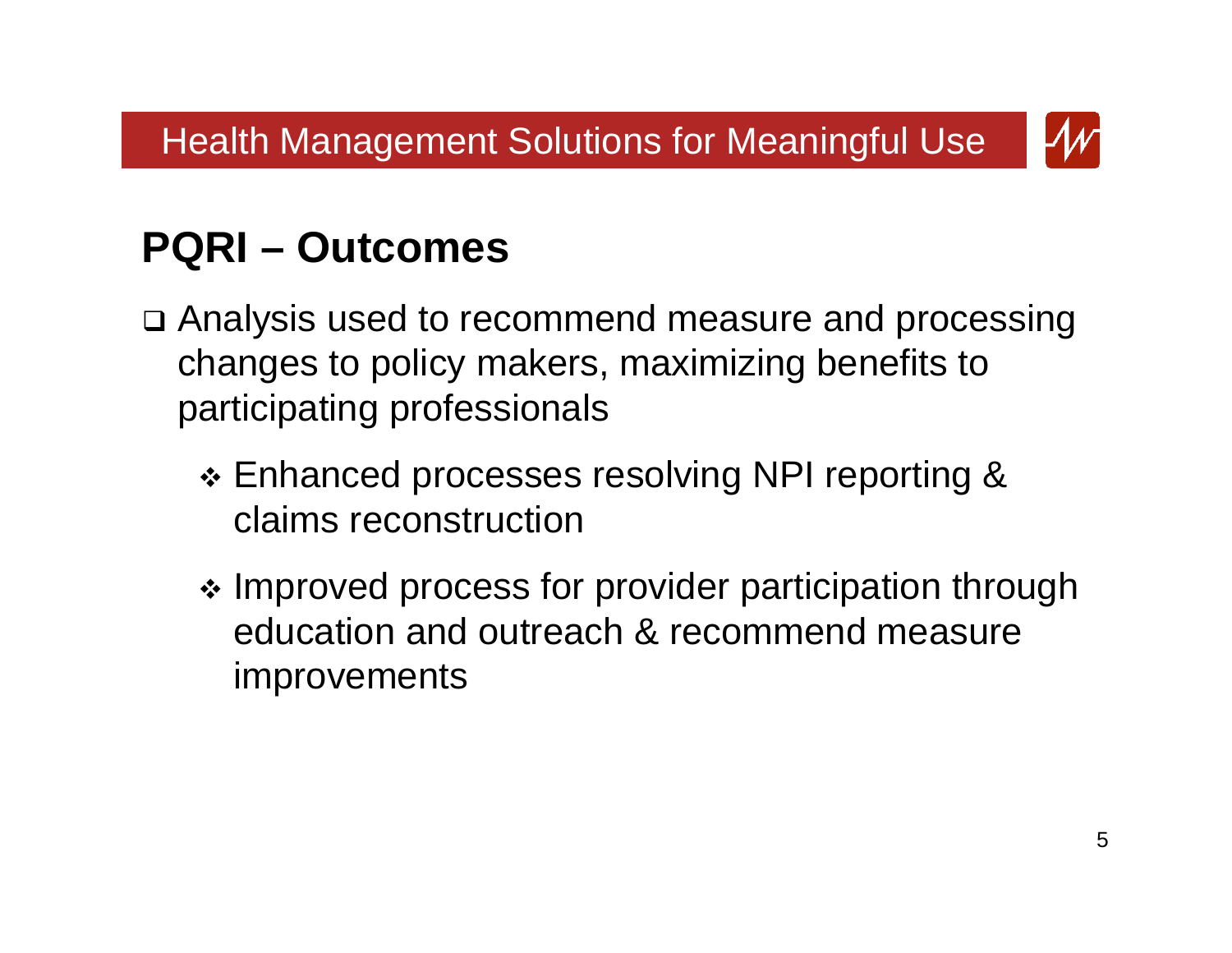

## **Meaningful Use**

- □ Meaningful use focus on quality reporting through health information technology (EHR/EMR)
- Sharing data through the National Health Information Network (NHIN), Federal Health Architecture (FHA)
- $\square$  Incorporates incentive program for eligible professionals (reporting to CMS VBP Programs)
- $\square$  IFMC has the capabilities to connect clients to the NHIN to support meaningful use data transactions and quality reporting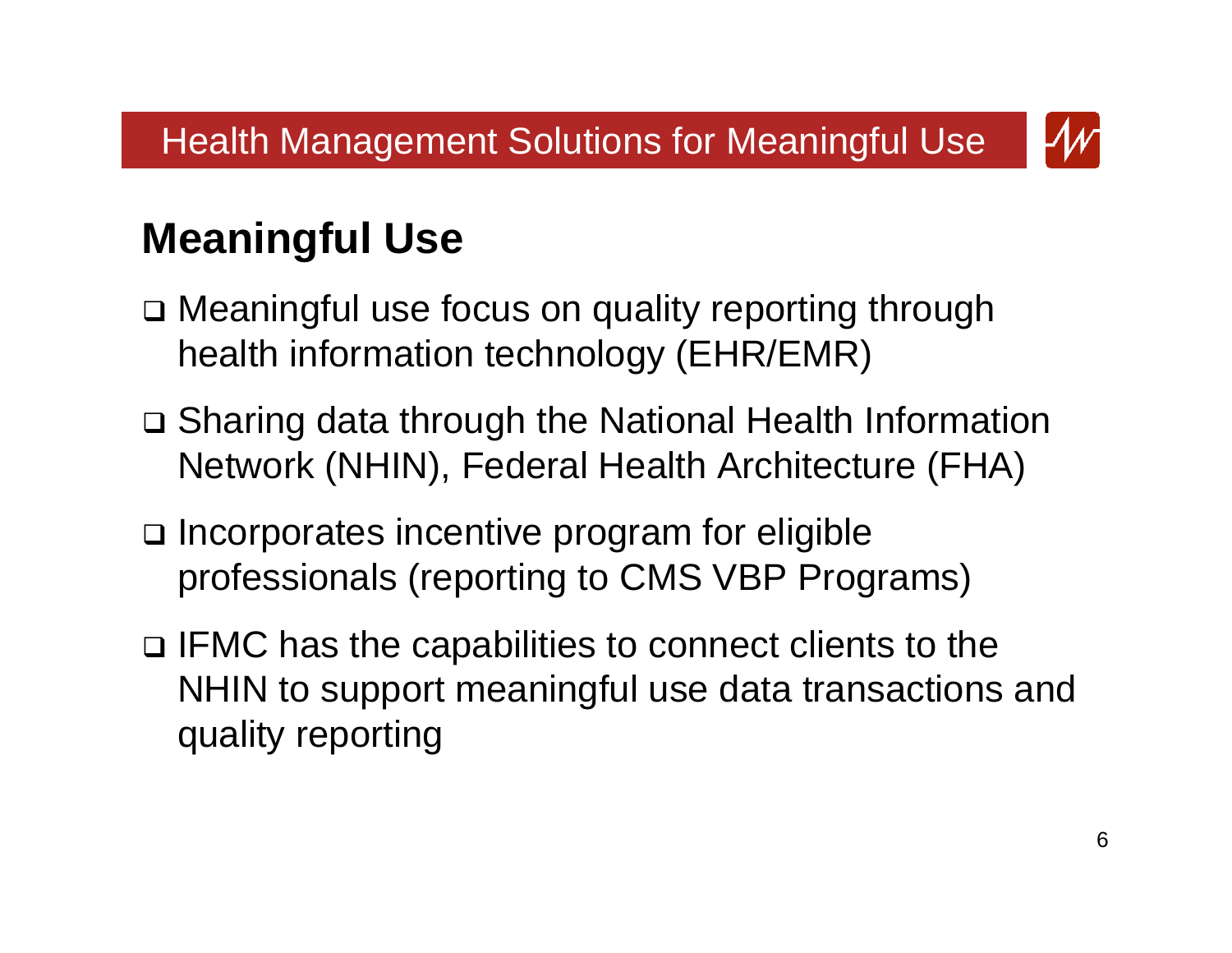

# **From PQRI to Meaningful Use**

- □ Support meaningful use goals, including reporting from EHR to PQRI with adequate privacy and security protections for PHI/PII (2-factor authentication)
- □ R&D NHIN meaningful use file submission with standard file formats (HL-7)
- □ Helping providers maximize the potential benefits of meaningful use, including the VBP incentive program, using an EHR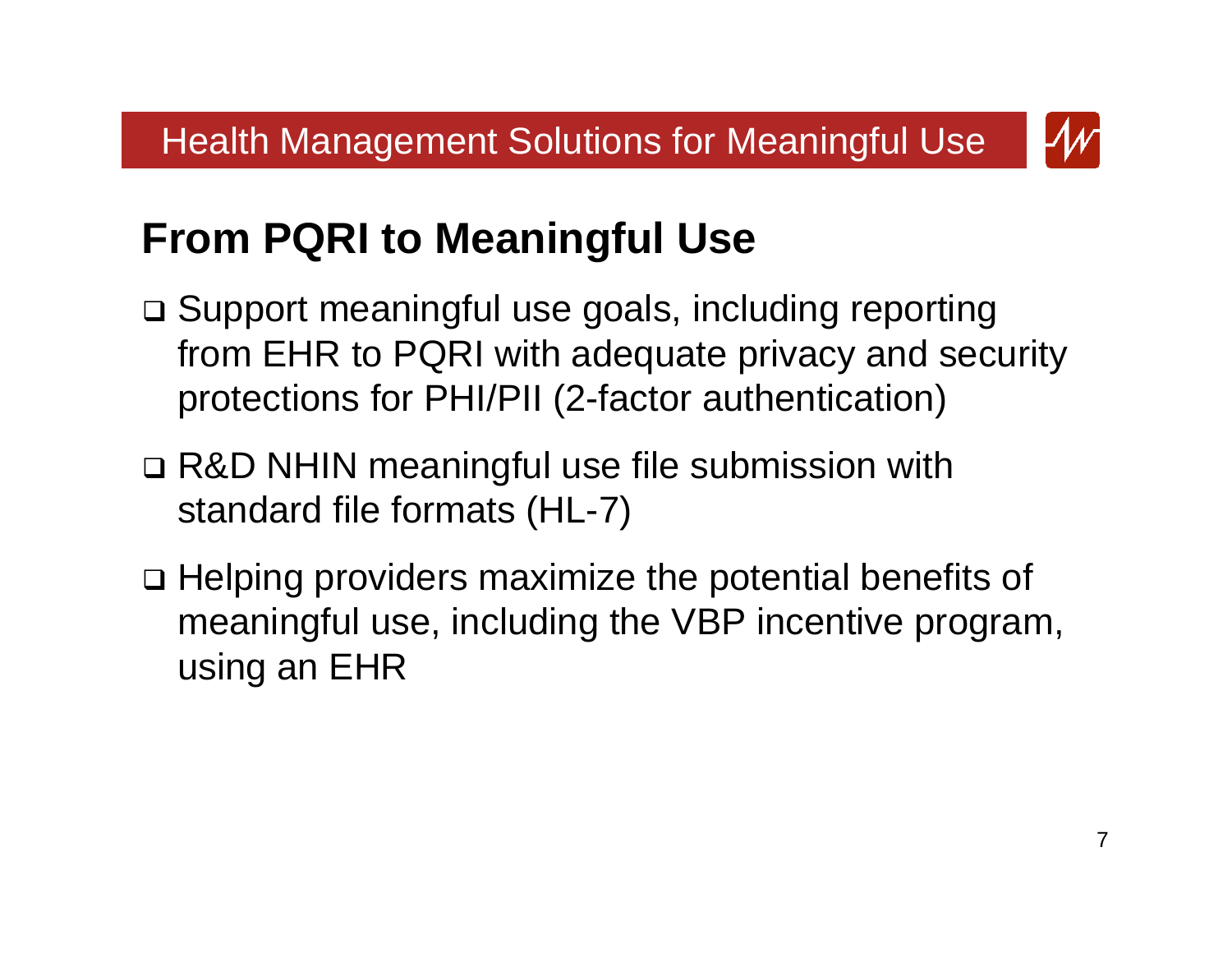#### Health Management Solutions for Meaningful Use



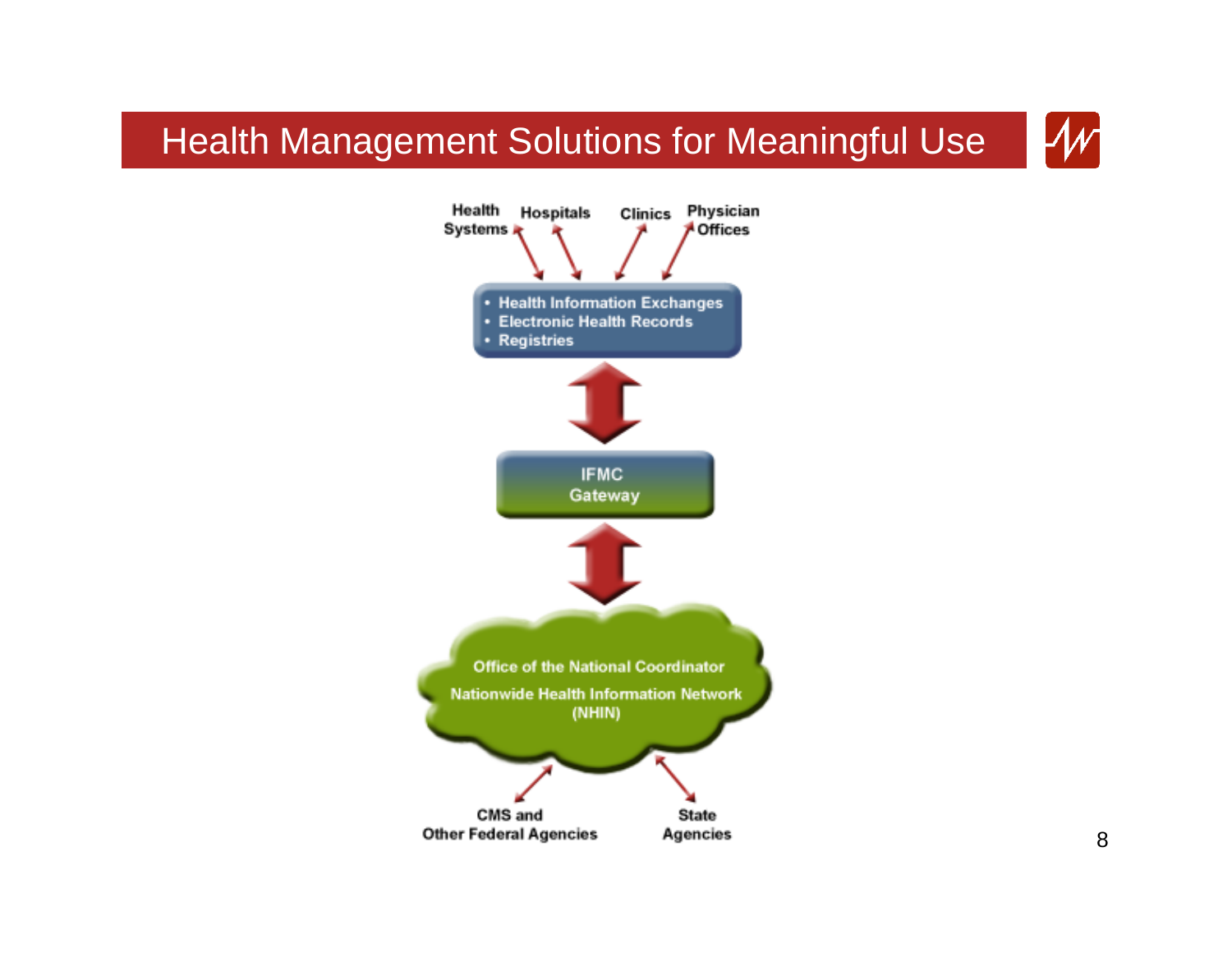

# **Meaningful Use Experience**

- R&D with ONC and CMS PQRI reporting across NHIN
- □ Participating with ONC in NHIN on-boarding process
- HITREC for Iowa
- CareMeasures Registry (QRDA Gateway PQRI)
- Supporting 2010 PQRI participants using 7 qualified EHR tools (2-factor authentication)
- Vetting 50 EHR vendors for participation in 2011 PQRI
- Assisting CMS defining/implementing 2011 PQRI EHR measures